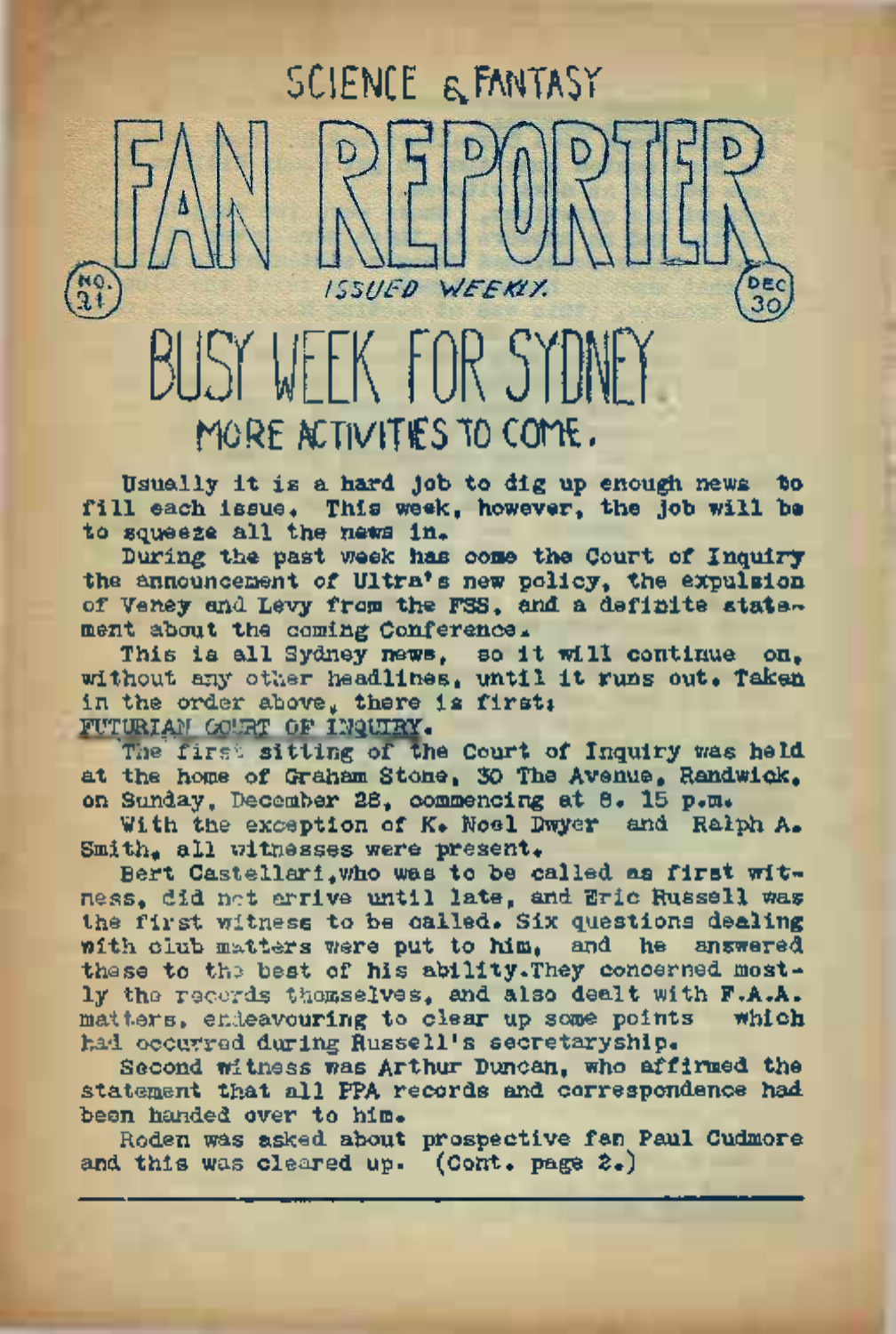PAGE TWO ZARACH TWO S.F.F. REPORTER.

COURT OF INQUIRY (contd.) ~

At this stage Bert Castellari and. Ron Levy arrived but as Bert wanted, some time to get ready William Veney was called as next witness.

Amongst his questions, there were two that he ob-<br>jected to, and no answers to these were given at the oresent. These concerned Veney's statement to Molesworth that when he had resigned, he saved the club a lot of trouble, (this was at meeting No.9) also a request for the names of those members who had gone to where the ship Veney and said that they now objected to the magazine (Futurian Fantasy). Bill answered the other questions as best he could, shedding light on such subjects as Moxon's visit to Sydney, the FAA under his directorship, and leakage concerning the Court itself.

Castellari was then called, and answered all his questions except one,which was because of a technical difficulty. However, his memory was hazy with regard<br>to yery old metters, and some points here, were, not to very old matters, and some points here were cleared up.

Questions were then asked across the floor, and several things were made definite.Court was adjourned between 9.30 and 10 p.m.

Roden presided, Molesworth was examiner, and he and Castellari took shorthand notes of all that was said. These will be typed out and the answers tabulated, and when this is done a statement will be made.

The above review is very brief.

ULTRA'S NEW POLICY

Sydney's, in fact Australia's oldest existing fanmag, has changed its policy.

Various things at various times have been said about the old policy. Ultra, Spaceward, and the Melbourne mass have all included letters condemning its old mags have all included letters condemning its method.

Now has come the change. Evolved originally by Ted Russell and Vol Molesworth, the new policy is, to say the least, revolutionary.

Although staying bi-monthly. size will be reduced to about twelve to sixteen pages. Material will be included in accordance with a certain plan, a brief outline of which is given below.

Short material is now the order of the day. Articles are required to be from 700 to 2000 words. Longer articles must be good to be accepted. Religiously and politically controversial subjects are out (cont.p.3)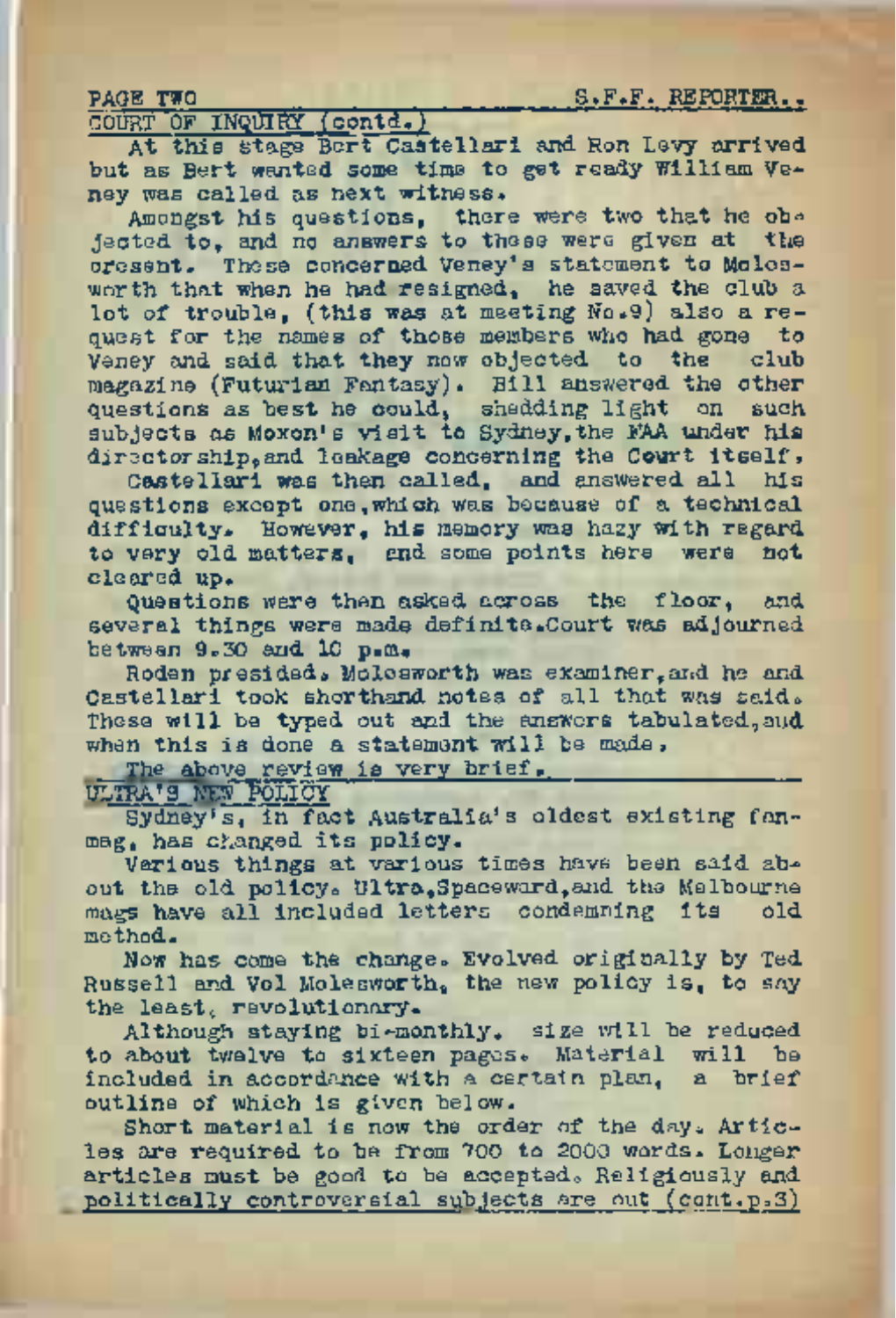S.F.F. REPORTER\_\_\_\_\_\_\_\_\_\_\_\_\_\_\_\_\_\_\_\_\_\_\_\_\_\_\_\_\_ PASS THREE. .

### ULTRA'S HEW POLICY (cont.)

Stories, which will take second place to articles. should be about 2000 words, and same conditions apply as to articles. Humurous stories, to be accepted, must be exceptionally good.One story per issue will be the average.

Poetry should be confined to one page. Longer ones must be of high merit before being accepted.

Covers in future must be well drawn, and if poss» ible, different from usual. Inside illustrations will be few and good, according to ye eds.

This change will commence with the February issue. It remains to be seen whether this new policy will be kept for long.

Only information I could get on the now due December issue is that \*there will be one.\* Nobody seems to know when.

FLASH! Spaceward will be out next Sunday.

## FROM FSS.

Startling some people, but not surprising others. it was publicly announced by the F.S.S. that Ron Levy and Bill Veney had been barred from the club.

These decisions had been made some months ago, but had been kept secret» However, rumours began to creep out, so to clear things up, also to endeavour to make the decisions permanent, Levy and Veney were handed letters at the Court of Inquiry, informing them of their permanent expulsion from the club.

After Levy had "retired" from the club early in 1941, he began to severely criticise the club and its members, and, according to the club, his statements were not always strictly bound by the truth. His letter in Observer,in which he called club members a lot of "bickering idiots" and a few other things, finally decided the matter, and the club voted that if, at any time in the future, he should ask to rejoin, his application be refused. However, this decision was to be kept secret until he did apply, if ever.

<sup>A</sup> few meetings later a similar decision was made against Bill Veney. Various instances were quoted when Bill's moves had not been benefitial, but detrimental. At one meeting of the club he had said that "Those who get out can stay out." So, in accordance with his own views, he was permanently excluded.